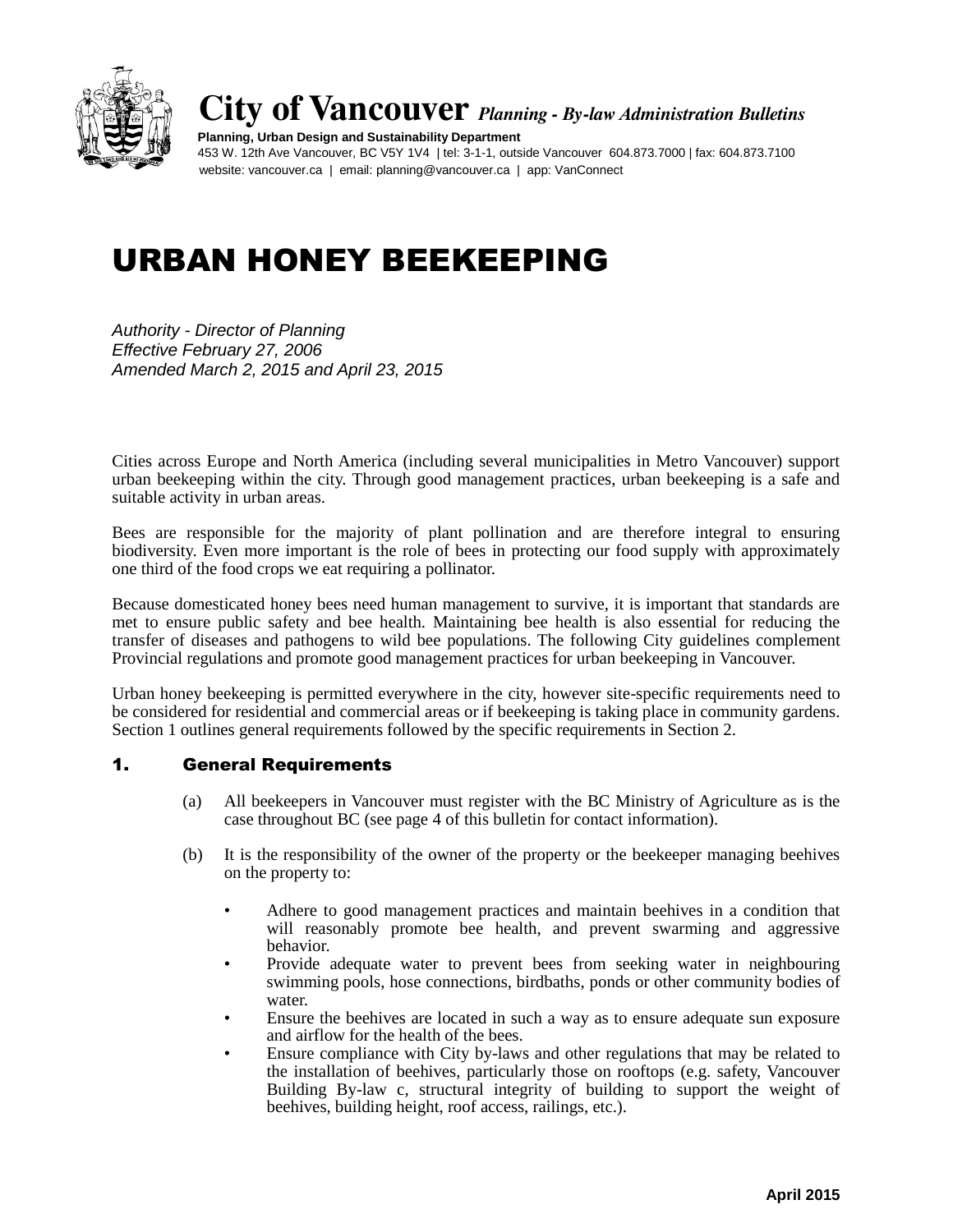- (c) Urban honey beekeeping is discouraged before completing a recognized course in beekeeping and/or seeking membership in a local bee club. Contact the Provincial Apiculturalist for a list of local bees clubs (contact information on page 4 of this bulletin).
- (d) Urban honey beekeepers are strongly encouraged to notify surrounding neighbours about the installation of beehives to alleviate possible concerns. Beekeepers should be prepared to manage anaphylactic shock and have an EpiPen as part of their first aid kit.

# 2. Site Specific Requirements

## **(a) Beehives located in Residential Areas**

- A maximum of two (2) beehives on a parcel of land with an area less than 10,000 square feet.
- A maximum of four (4) beehives on a parcel of land with an area over 10,000 square feet.
- Beehives are restricted to rear yards.
- In order to ensure the appropriate height of honey bee flight path, a beehive should be situated: (a) behind a solid fence that is six  $(6)$  feet  $(1.8 \text{ meters})$  in height running parallel to the property line; (b) a minimum of ten (10) feet (3 meters) away from neighbouring property lines with the beehive entrance directed away from the neighbouring properties (unless such siting compromises the healthy functioning of beehives because of poor sun exposure or excessive wind exposure, for example); (c) if a six (6) foot fence is not present, beehives should be located at least eight (8) feet (2.4 meters) off the ground (on a rear deck for example).

## **(b) Beehives located in Industrial or Commercial Areas**

- A maximum of two (2) beehives on a parcel of land with an area less than 10,000 square feet.
- A maximum of four (4) beehives on a parcel of land with an area over 10,000 square feet.
- Beehives are restricted to locations to the rear of buildings (i.e. not street facing).
- In order to ensure the appropriate height of honey bee flight path, a beehive should be situated: (a) behind a solid fence that is six (6) feet (1.8 meters) in height running parallel to the property line; (b) a minimum of ten (10) feet (3 meters) away from neighbouring property lines with the beehive entrance directed away from the neighbouring properties (unless such siting compromises the healthy functioning of beehives because of poor sun exposure or excessive wind exposure, for example); (c) if a six (6) foot fence is not present, beehives should be located at least eight (8) feet (2.4 meters) off the ground (on a rear deck for example).
- For beehives on rooftops in industrial or commercial locations, see section 3d for additional requirements.

# **(c) Beehives located in Community Gardens**

- A maximum of two (2) beehives per community garden.
- In order to ensure the appropriate height of honey bee flight path: (a) the beehive entrance should be directed away from pedestrian pathways; and (b) the beehive should be located a minimum of ten  $(10)$  feet  $(3 \text{ meters})$  away from neighbouring properties and / or children's play areas.
- The beehive should be located within a secure enclosure to prevent vandalism. The enclosure should be a minimum of six (6) feet (1.8 meters) in height and made of material that does not create a visual barrier (i.e., fencing material should be permeable).
- A sign should be posted near the beehive that provides contact information of the beekeeper and / or community garden representative in case of concerns.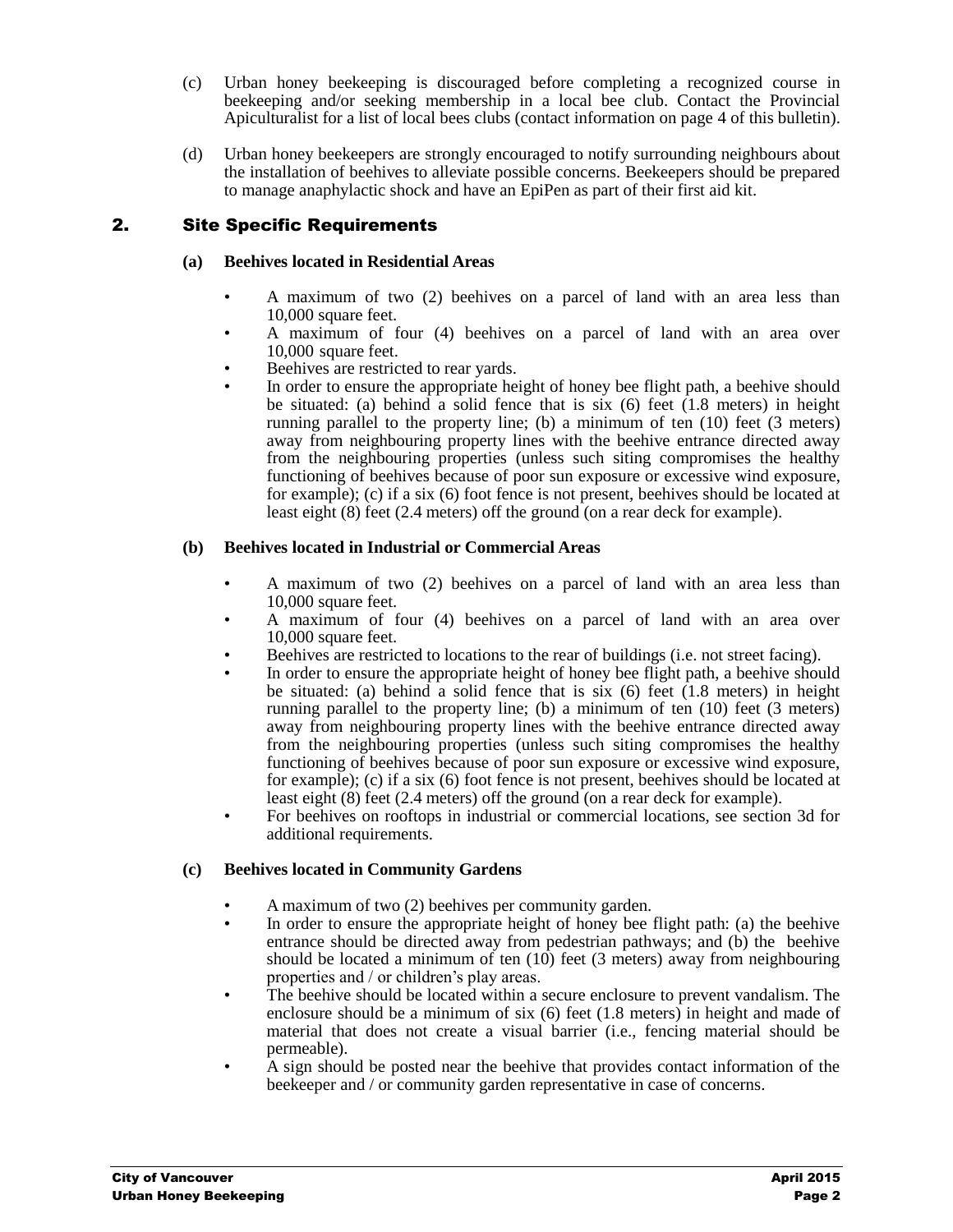• For beehives that are located in a community garden in a City park or on City property (e.g. adjacent to roads or City-owned lots), the beekeeper and community gardeners must work with the Park Board or the City to gain permission for the project.

## **(d) Beehives located on Rooftops**

- A maximum of four (4) beehives per rooftop location except in cases where large institutions or educational sites have demonstrated capacity to care for multiple beehives.
- Rooftop locations should have access via an enclosed staircase or elevator, and have adequate structural integrity to support the additional weight of beehives.
- Appropriate railings around the perimeter of the roof should be considered for the safety of beekeepers.
- To preserve the integrity of roofing material, paving stones or a walkway from the roof access point to the beehive should be considered.
- Installation of a windbreak structure is recommended as bees may have trouble foraging if wind inhibits hive access.

### **(e) For all other land uses or sites not named in this bulletin**

• Contact Department of Social Policy and Projects for clarification (contact information on page 4 of this bulletin).

## **(f) Letters of Understanding**

- For industrial or institutional buildings, permission to install beehives is at the discretion of the property owner, and, a letter of understanding between the property owner and the beekeeper is encouraged.
- For multi-family dwellings, permission to install beehives is at the discretion of the strata council or property owner. If permission is granted, a letter of understanding between the strata council or property owner and the beekeeper is encouraged.
- For beehives that are located in a community garden on private property (i.e. not City property), a letter of understanding between the property owner and the beekeeper / community garden representative is encouraged.